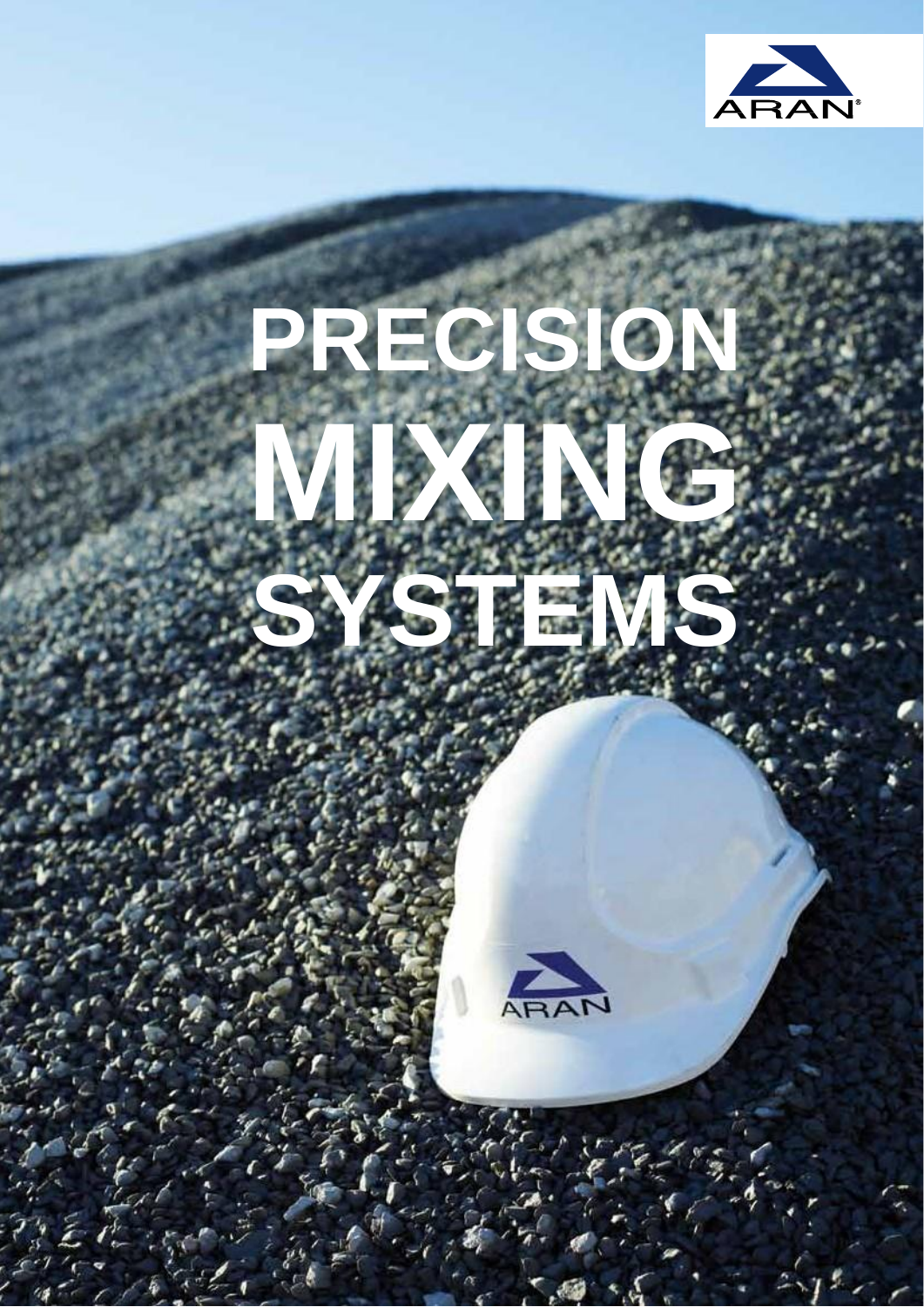# ABOUT US

### Our aim is to provide best practice engineering services and mixing plants to the MINING, CIVIL CONSTRUCTION and ENVIRONMENTAL industries.

#### **HISTORY**

Aran International commenced operations in Australia in 1977 and has continued to deliver project success across the globe. The company gained early recognition for the innovative and functional design of machines and systems for the processing and storage of quarry products, grain, and stock feed. By 1982 the company developed a range of standard products including hot mix asphalt plants, aggregate screening plants and concrete batching plants.

By 1980, due to changing environments and operational demands, the focus moved to developing mobile and modular mixing plants and mixers for the mining, quarry and civil construction industries. A unique modular framework and functional design of plants enabled the company to have the widest global distribution of this machine type. The versatility of these machines enabled their use for a wide range of applications in industries and applications. Today, modern Aran plants redefine the concept of ultra compact high performance mixing plants.

#### **DIFFERENCE**

At Aran we live and breathe Innovation.

In 1979, Aran was the first to develop a fully self contained, self erecting, mobile continuous mixing plant with workable silo and hopper capacities all on one trailer unit. In 1984 Aran pioneered the use of continuous mixers for RCC dams and demonstrated the superiority of this process on the second all RCC dam which was built in 1984. In 2004, two Aran MODUMIX II-3





machines set the North American record for RCC placed on a dam between forms by achieving 14,630 cubic metres in a single day (20 hours).

In 1987 Aran was amongst the first suppliers of construction mixing plants to develop machines based around modules strictly in conformance with cellular shipping container rules.

Today, our commitment to innovation is stronger than ever, ensuring each project receives the most intelligent, well crafted solutions for ultimate project success.

#### APPROACH

A 'No Compromise' standard of engineering integrity is entrenched in our methodology. Our products and projects provide the best 'fit for purpose' solutions to our client's needs. Research and development is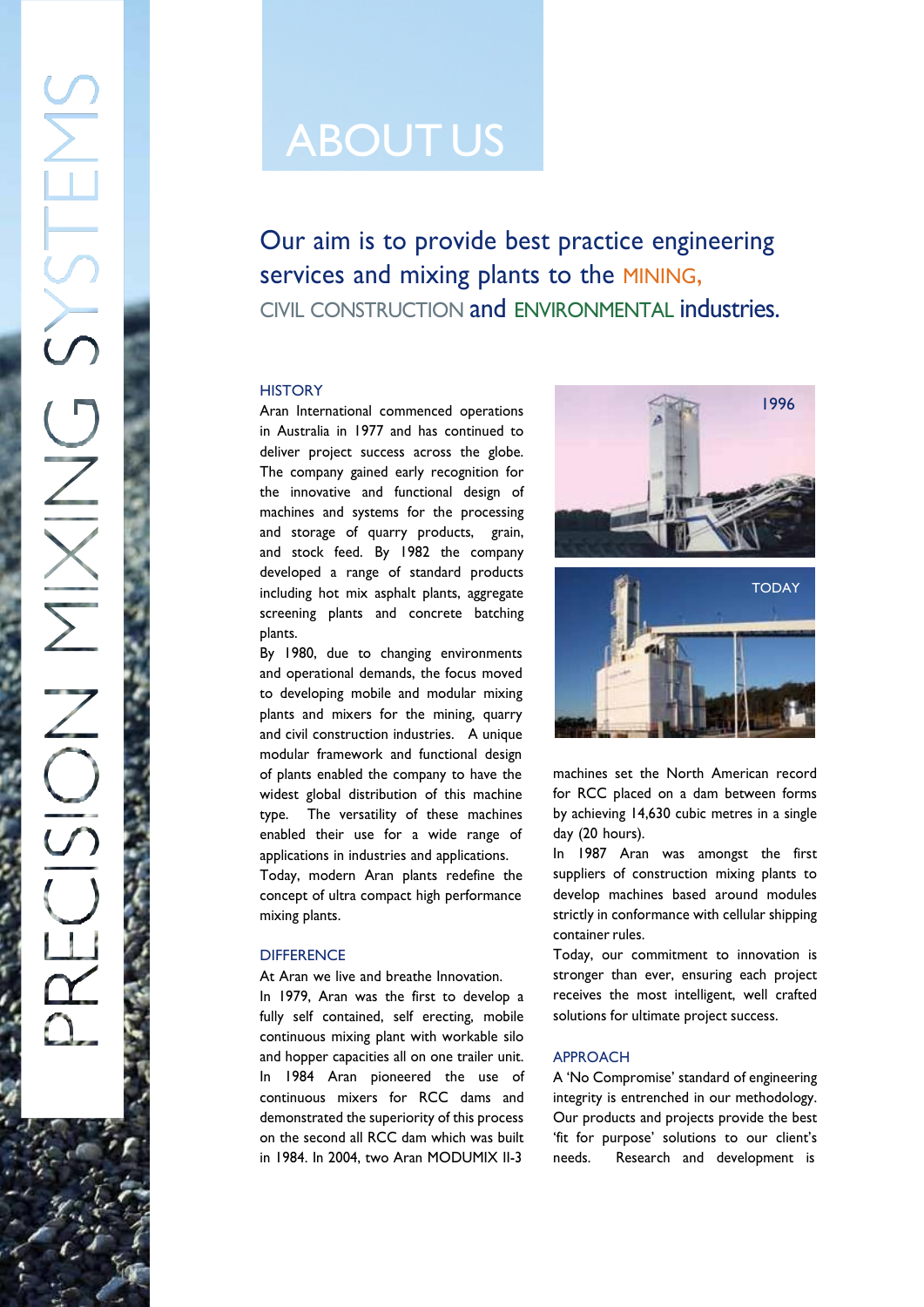

closely linked to field operations, ensuring technology development is driven by practical solutions with the end -user objectives in mind.

#### PEOPLE

The success of the business is the result of our team. Technical and support staff effectively resource projects to ensure that they are well managed and executed. The engineering team constantly challenge boundaries to test, question and discover better and more innovative solutions to the most complex of problems.

In addition to a wealth of experience, the team is armed with specialised technical knowledge for developing unbeatable mixing systems for the mining, environmental and civil construction industries. Our people are passionate about providing clients the most advanced, world -class engineering solutions.

#### **PARTNERSHIP**

Partnering with clients from pre -feasibility through to final system commissioning minimises the risk of overlooking critical functions of system design and integration. Our collaborative approach results in long lasting relationships with clients. Referrals and repeat business is a result of our 'best practice' value engineered solutions.

#### ALLIANCES

Partnering with strategic alliances enables us to provide a complete suite of engineering services. Working with the latest technology and world class providers contributes to our highly successful project outcomes. This imparts enormous value to our clients to enable access to a breadth



of services offered as an integrated package. Head Office is located in Brisbane , Australia with international offices established in Malaysia and Canada. We have an international network of agents to support and service our products globally.

#### **SAFETY**

Systems are designed to be intrinsically safe for operators and owners. Our focus on 'smart system control' ensures Aran plants deliver increasingly high levels of operational safety.

#### **ENVIRONMENT**

Systems are designed to embrace and respect the environment. Aran engineers are constantly striving to optimise the use of materials, maximise the recycling of water and minimise the space required for plant installation and operation.

#### **EXPERIENCE**

Over 4 5 years Aran has supplied highly developed products and completed a wide range of high profile projects for small and large clients around the globe. Some project and client examples include:

- Mining Backfill projects completed in Australia, Canada, Peru and Indonesia for companies including Barrick, BHP, Glencore & Vale.
- Dam projects completed in Malaysia, Venezuela and USA.
- Road pavement projects completed in Germany, UK, Finland, Australia and China.

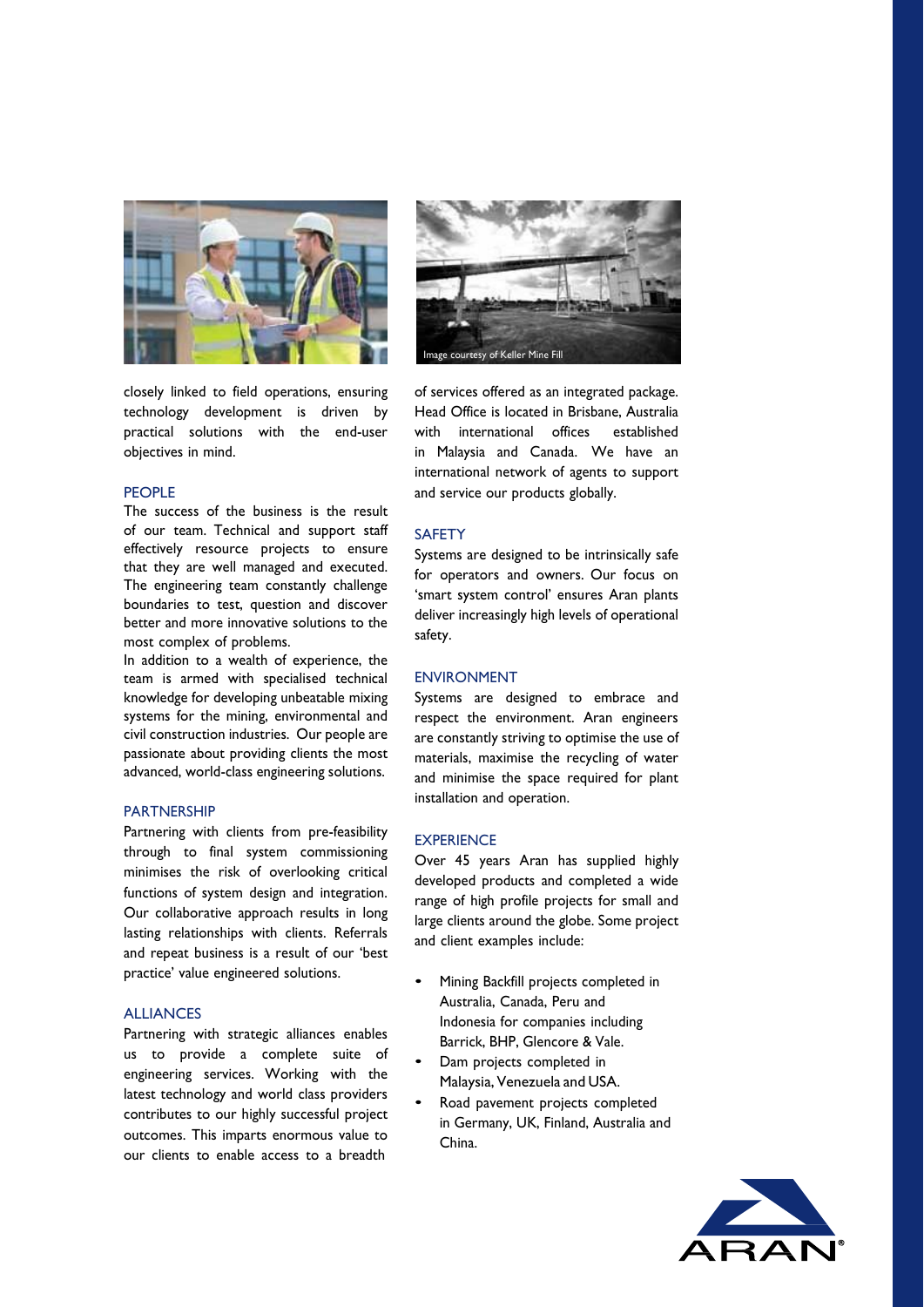## A successful backfill operation relies on thorough pre-project studies and comprehensive plant design.



#### **BACKFILL**

Backfill is becoming an increasingly effective solution for mine stability control and recovery economics. Aran backfill solutions consider the mining method and available fill materials to determine the best fill option. Backfill options include paste, hydraulic or cement aggregate fill.

#### ENGINEERING SERVICES

Through strategic alliances, Aran provides a full suite of engineering services from conception of project and beyond. Whether green field or brown field projects, we adopt a holistic approach from defining project goals to providing 'fit for purpose' solutions.

Studies include pre-feasibility, feasibility, backfill selection, material testing, optimisation studies and plant auditing. System design includes plant configuration, distribution system, fill and barricades, lifecycle design, commission and operation and stability assessment.

#### PACKAGED SOLUTIONS

Aran provides total packaged solutions to include engineering services through to systems plant design, manufacture, installation and ongoing site maintenance.

Systems are fully flexible and can integrate with modular screening and crushing circuits, blending of multiple fill products, thickening, filtration and distribution pumping. The modular concept extends to include optional water recycling circuits and innovative plant hibernation and sequenced shutdown processes.

#### PACKAGED MIXING SYSTEMS

**MODUMIX 11** is Aran's modular mixing system ideal for establishment on mine sites for periods greater than 12 months. The modular components connect together forming the total backfill system. The plants have a long life span and can be on-site for the life of the mine or relocated to another mine site.

**ENVIRONMIX** is Aran's mobile mixing system ideal for long or short projects requiring flexibility of location. The system is preassembled and transported at highway speeds on a robust mobile trailer unit. Mobility offers the flexibility to transport the system to multiple sites.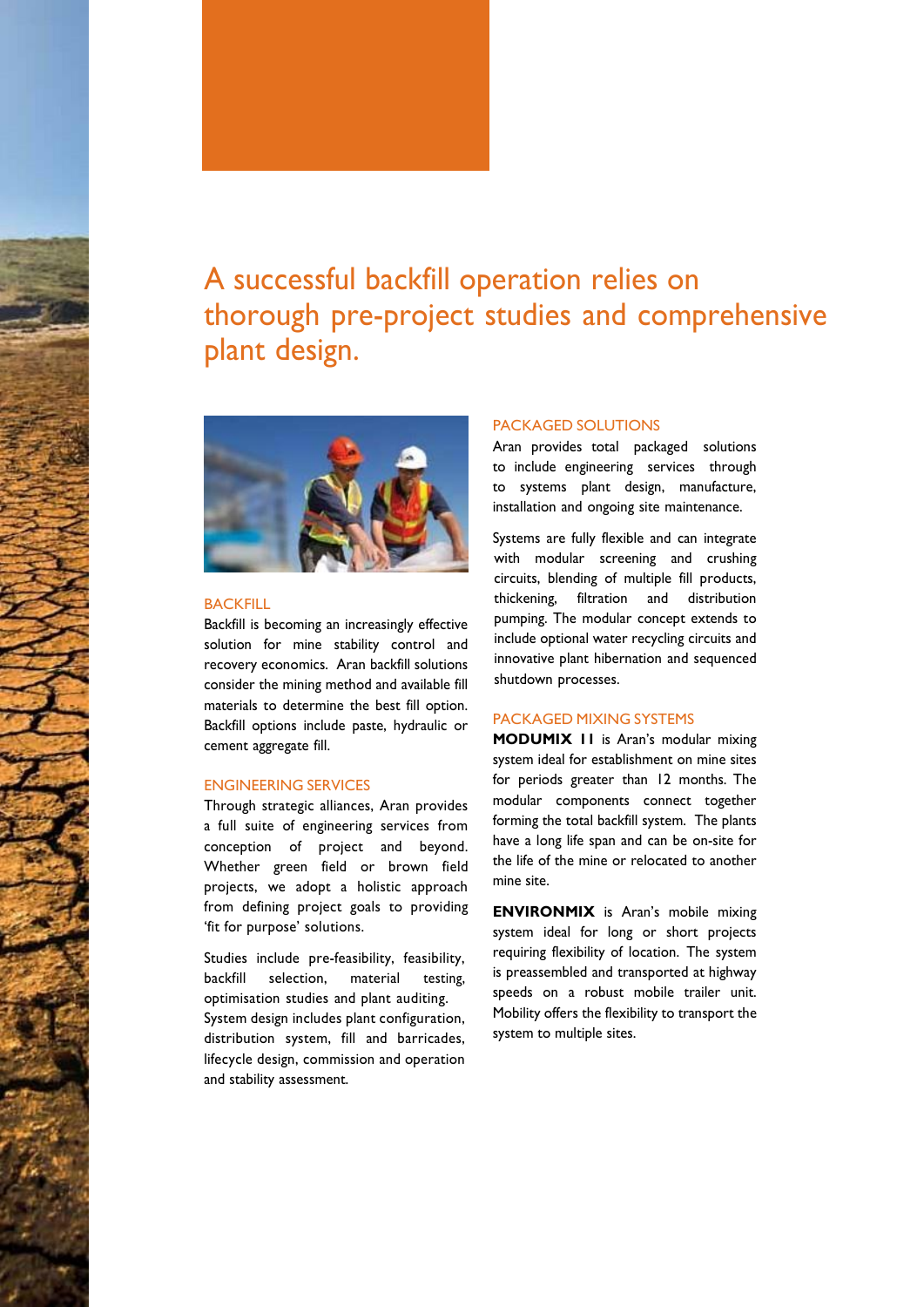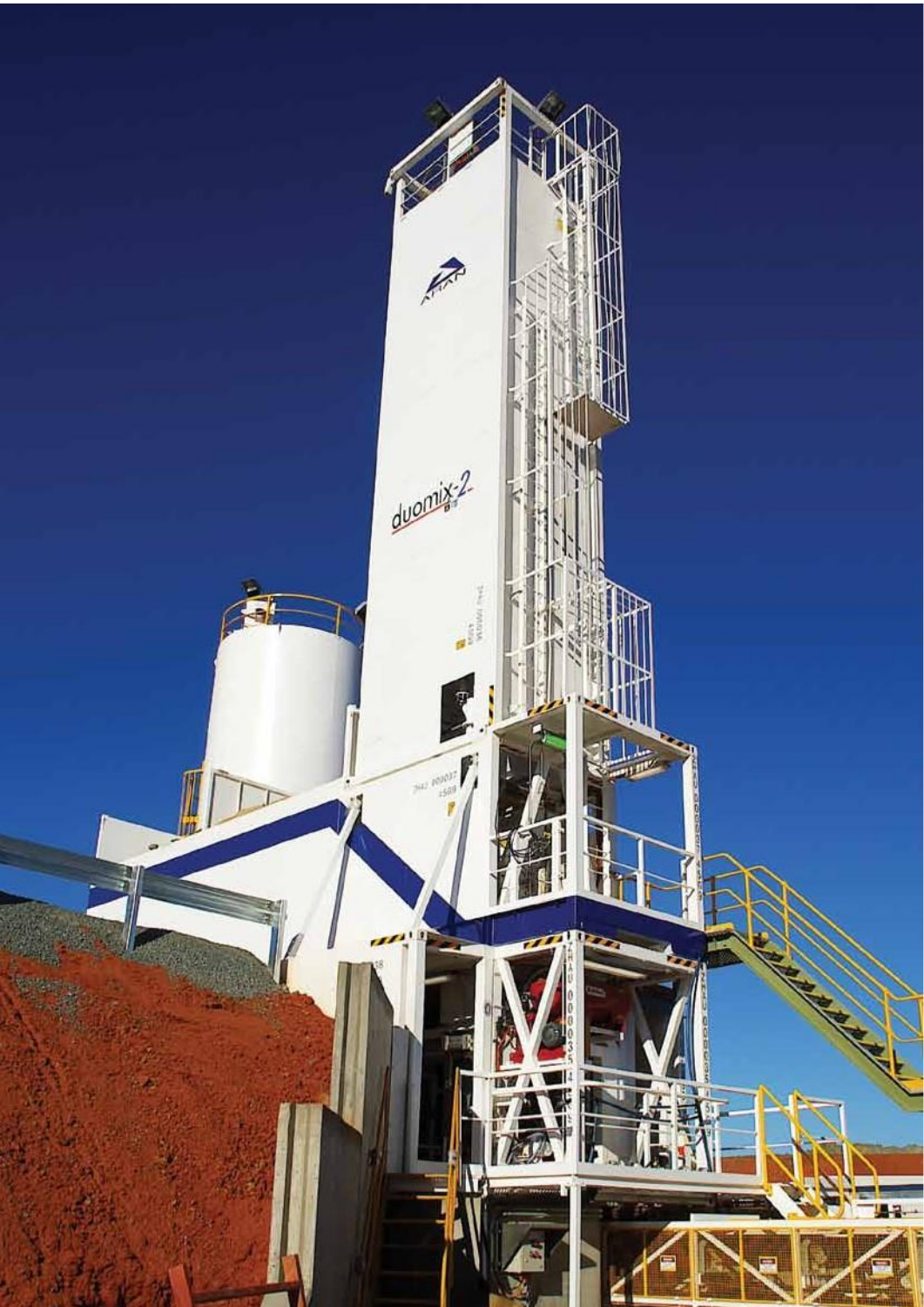## Minimising the environmental footprint is a top engineering priority.



Environmental responsibility is no longer a fashionable activity or project goal, it is a way of life. Aran's is passionate about restoring and renewing our environment to secure health and a sustainable future. Engineering services and mixing systems developed by Aran are employed to build dams to secure water supplies and generate hydropower, mix soils and wastes to rejuvenate construction sites, factories, polluted waterways and mining sites. Actively caring for the environment extends to ensuring Aran's activities and equipment minimise impact and generate a cleaner future for all.

#### REMEDIATION

#### Systems suitable for:

- **Recycled Materials**
- Soil Neutralisation and Stabilisation
- Reclamation of Waterways
- Chemical Immobilisation

#### WASTE DISPOSAL

#### Systems suitable for:

- Mine Closure using Paste Fill
- Tailings Stabilisation and Disposal
- Landfill Lining Preparation

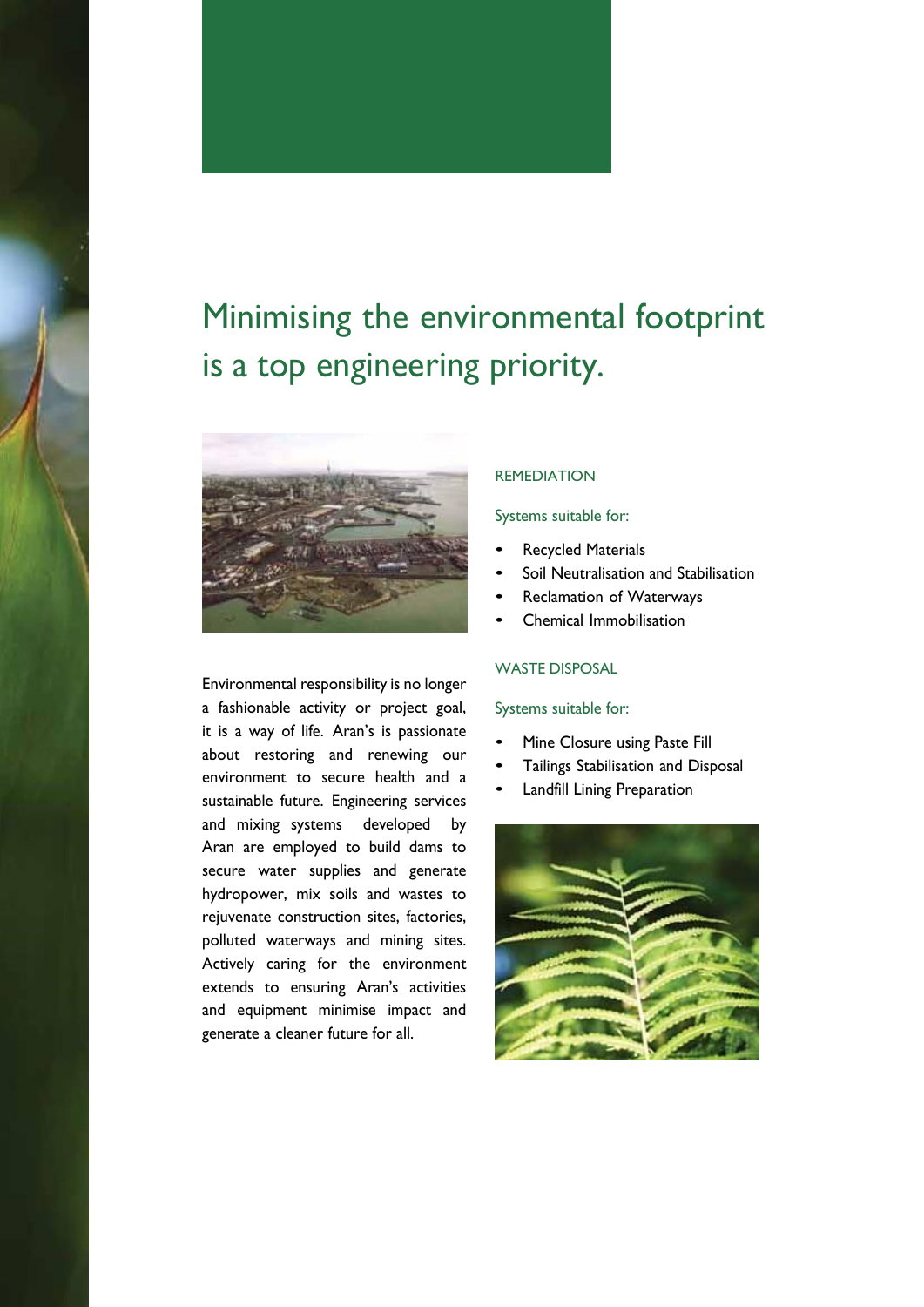## CIVIL **CONSTRUCTION**

## Consistent, accurate & faster output, yields a more cost effective project.

#### **OUARRIES**

Systems are built with performance in mind. Aran's approach to packaging equipment for quarries has a high emphasis on functionality and reliability. Systems are robust and heavy duty. Designed with performance in mind, they are built to be dependable and operate with ease.

#### Systems include:

- Mixers for installation into new or existing quarry crushing, screening and blending plants
- Modular and mobile plants





#### DAMS & PAVEMENTS

Since the 1980's, Aran has been involved with dam construction on a global scale. With emphasis on environmental responsibility, Aran's solutions encompass leading edge technology and highly specialised equipment, ensuring water resources and hydro power generation solutions are built with a sustainable future in mind.

#### Systems suitable for:

- Roller Compacted Concrete
- Soil Cement
- Cement Treated Road Base
- Continuous production of structural concrete
- Paving Concrete for slip forming